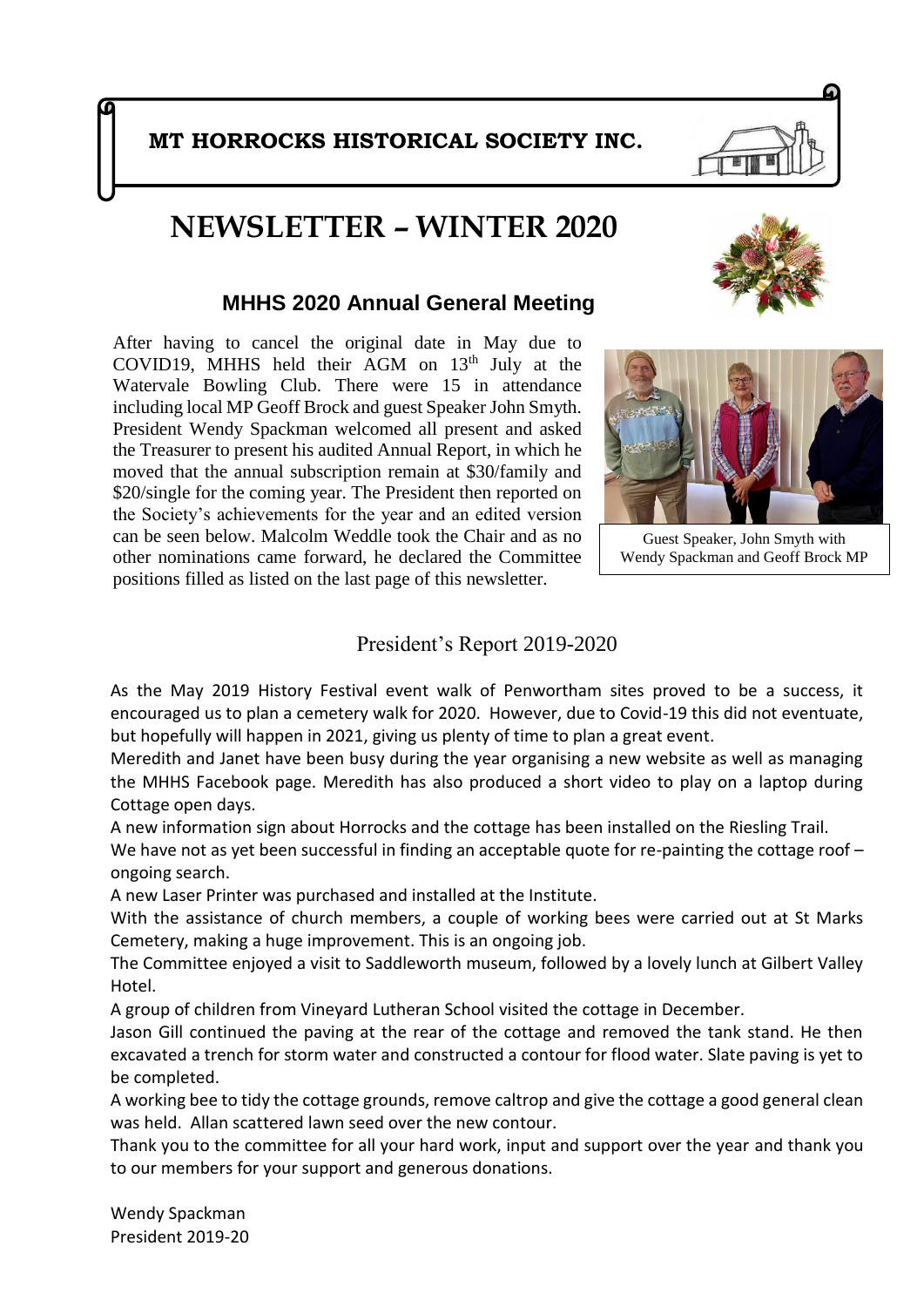## **Prince of Wales Visits South Australia 1920**



The Observer (Adelaide SA) Saturday 17<sup>th</sup> July 1920



The Prince of Wales had himself served in World War I, and was awarded the Military Cross in 1916. This perhaps accounts for some of the public support shown for his visit, which took place just two years after the conclusion of the war. Shouts of '*Digger*' accompanied him throughout his visit and he became widely known as the '*Digger Prince'* one of the highest compliments at that time, given the regard in which all servicemen and women were held by the nation.

The Prince of Wales arrived in Australia on board the [HMS Renown](https://museum.rba.gov.au/exhibitions/from-bank-to-battlefield/visit-of-the-prince-of-wales-to-australia-in-1920/index.html#hms-renown) in April 1920, having left England the previous month. He spent nine days in Victoria, eleven days in New South Wales, four days in Tasmania, eleven days in Western Australia, six days in South Australia and eight days in Queensland. In all, he visited 110 cities and towns across Australia.

His interest in, and affection for, those who had taken part in the war effort, and his often informal and good humoured style, saw his popularity soar. He showed a particular concern for the repatriation of soldiers, especially the wounded, and wrote an open letter from on board the Renown congratulating those who had helped in this regard. He also penned a letter to the schoolchildren.

> $\Phi$ ന്ന  $\Phi$

#### Letter from the Prince of Wales to the School Children of Australia

*Girls & Boys*

[Edward, Prince of Wales](https://en.wikipedia.org/wiki/Edward_VIII) arrived in [Victoria](https://en.wikipedia.org/wiki/Victoria_(Australia)) on 26 May 1920, representing his father [George V,](https://en.wikipedia.org/wiki/George_V) to thank Australians for their participation in the [First](https://en.wikipedia.org/wiki/World_War_I) 

[World War.](https://en.wikipedia.org/wiki/World_War_I)

*My wonderful first visit to Australia is nearly over and I want to tell you before I sail how sorry I am to be going and to give you all my best wishes. All of you whom I have seen have given me delightfully kind welcomes of your own, and I only wish that I could have gone everywhere and not missed seeing any of you. I should like you all to remember my first visit which I have enjoyed so much myself, and so I have asked that as a special favour to me you may have an extra week's holiday sometime this year.*

*Australia is a magnificent country and I think you very fortunate to have it for your own. Make up your minds to serve Australia well, for the future of every country depends before all things on the spirit of its girls and boys. You have a splendid example of patriotism before you in the men and women of Australia who fought and worked in and finally won the Great War. Your sailors and soldiers thought first of Australia and the Empire, not of themselves; many gave up everything, even their lives in order that Australia and the Empire might be safe and free. Many of Australia's women too served gallantly overseas, and others did all they could to help at home. If you follow their footsteps, you will make Australia one of the greatest and happiest countries in the World.*

*I want to say one thing more. You have all been told how great the British Empire is. Our flag, the Union Jack flies in all British Territories throughout the world as a sign that all British peoples stand together in peace as in war. Think always of Australia as part of that free Empire which has withstood great trials and never failed.*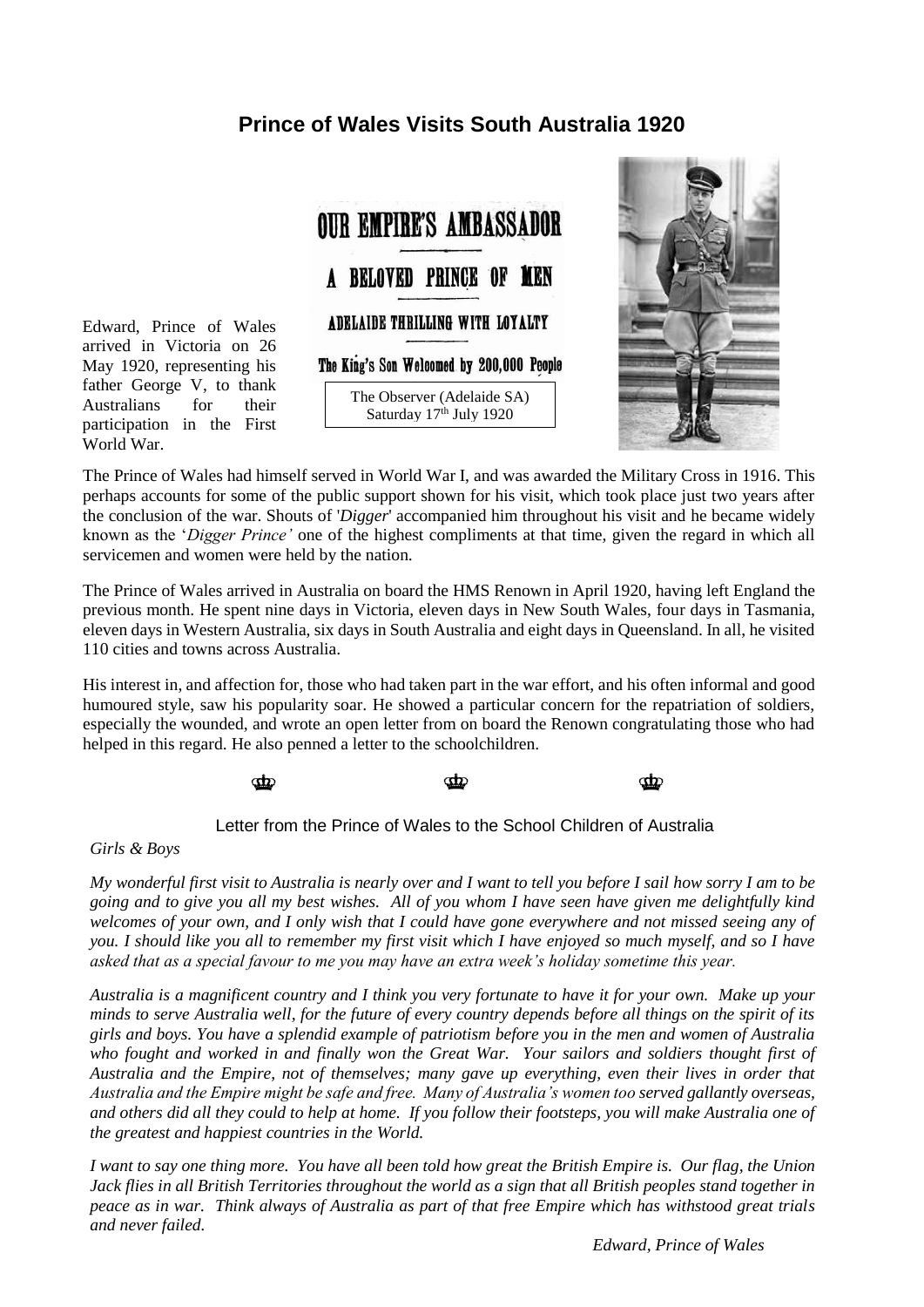#### **Horrocks Cottage Re-opens**

After being closed for a number of months, John Horrocks Cottage re-opened its doors on Sunday 7<sup>th</sup> June with COVID19 restrictions in place. It was pleasing to see a number of people visit and it is hoped that this will continue for the remainder of the year.

It is now the intention to push on with our paving project and eventually address the issue of repainting the roof.

As with any heritage building, maintenance is ongoing for its preservation.



## **Donkeys in South Australia**

By the time Australia's first European colony in NSW was being established, donkeys had been domesticated for several thousand years, and it would have been a reasonable assumption that they would adapt well to conditions in the new settlement.

As early as 1792-95 at least 10 donkeys had arrived in NSW from India comprising 4 Jacks and 2 Jennies with 4 more arriving in 1803 and in 1822 it was recorded that they were "thriving abundantly" in Tasmania. It could be surmised that by the time SA was being colonised, the donkey population would have grown considerably and that some descendants of the first arrivals went overland with their owners in due course. Newspaper accounts report that one donkey arrived in 1837, two in 1840 and in the book "Australian Donkeys" it is said that in the late 1840s donkeys were imported from Asia, some of which were taken to Farina. In 1866 a newspaper reported that 29 males and 8 females arrived from Kandahar (Afghanistan). Loans were arranged by Sidney Kidman for Indian camel drivers to import donkeys. Apparently some of these were sent to Burra, Terowie, Farina and Coongie

While camels were superior transport in the open, treeless, waterless plains and sand hill country, bullocks excelled at pulling great loads and horses were preferred for carrying goods and passengers and for riding and working stock, the donkey also filled a very important role in Australia. Hardy, surefooted, easy to train and outfit, they proved to be ideally suited for working in tough outback conditions. In a region where summer daytime temperatures can be well over 100 degrees, their efficient body cooling system was an asset. They can scent and dig for water and can tolerate brackish water better than other animals. They work well in a team and rarely move from camp during the night.

Hard bush tracks usually kept the donkeys hooves trimmed well down and they rarely need to be shod. Old photos show one or more donkeys pulling vehicles in suburban areas and country towns. Transport to school in rural areas was sometimes by donkey-drawn sulky or on donkey-back. It must be said that the donkey has not been accorded proper recognition in the history of Australia's development.



*Extracts from "The Donkey Drivers" by Kath Burbidge donated to MHHS by Malcolm Weddle*